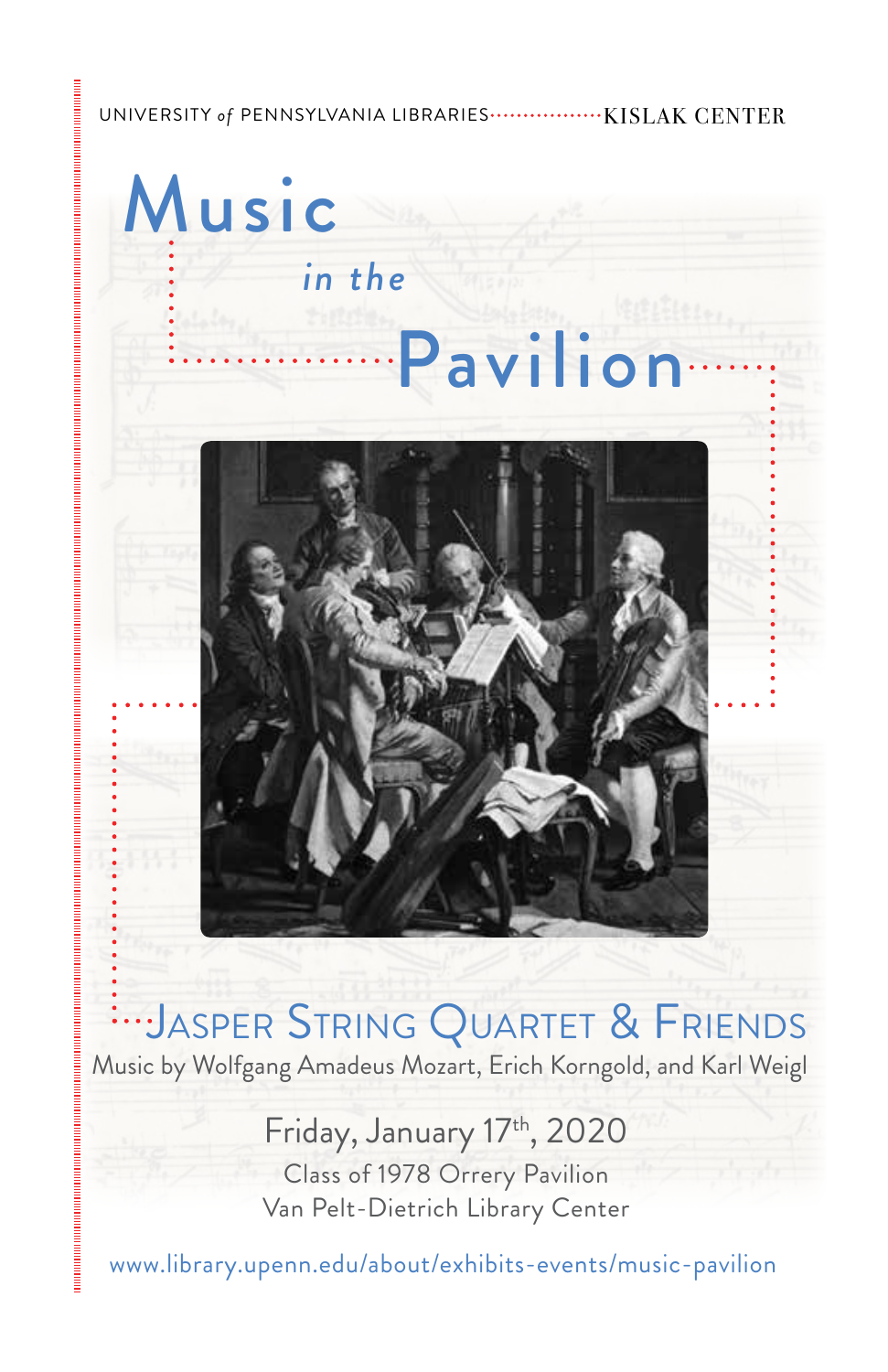

## **Jasper String Quartet**

J Freivogel, violin Karen Kim, violin Sam Quintal, viola Rachel Henderson Freivogel, cello

> David Yang, viola Clancy Newman, cello

The pre-concert talk by Penn Musicology graduate student Sean Gower will start at 6:15 PM.

 Wolfgang Amadeus Mozart .........

> Viola Quintet in C Major, K. 515 Allegro Menuetto. Allegretto Andante Allegro

Karl Weigl (1881-1949) String Sextet in D Minor (*American premiere*)

# BRIEF INTERMISSION

 Erich Wolfgang Korngold (1897-1957) Finale (Presto)

This program is curated by David Yang, with the assistance of Liza Vick.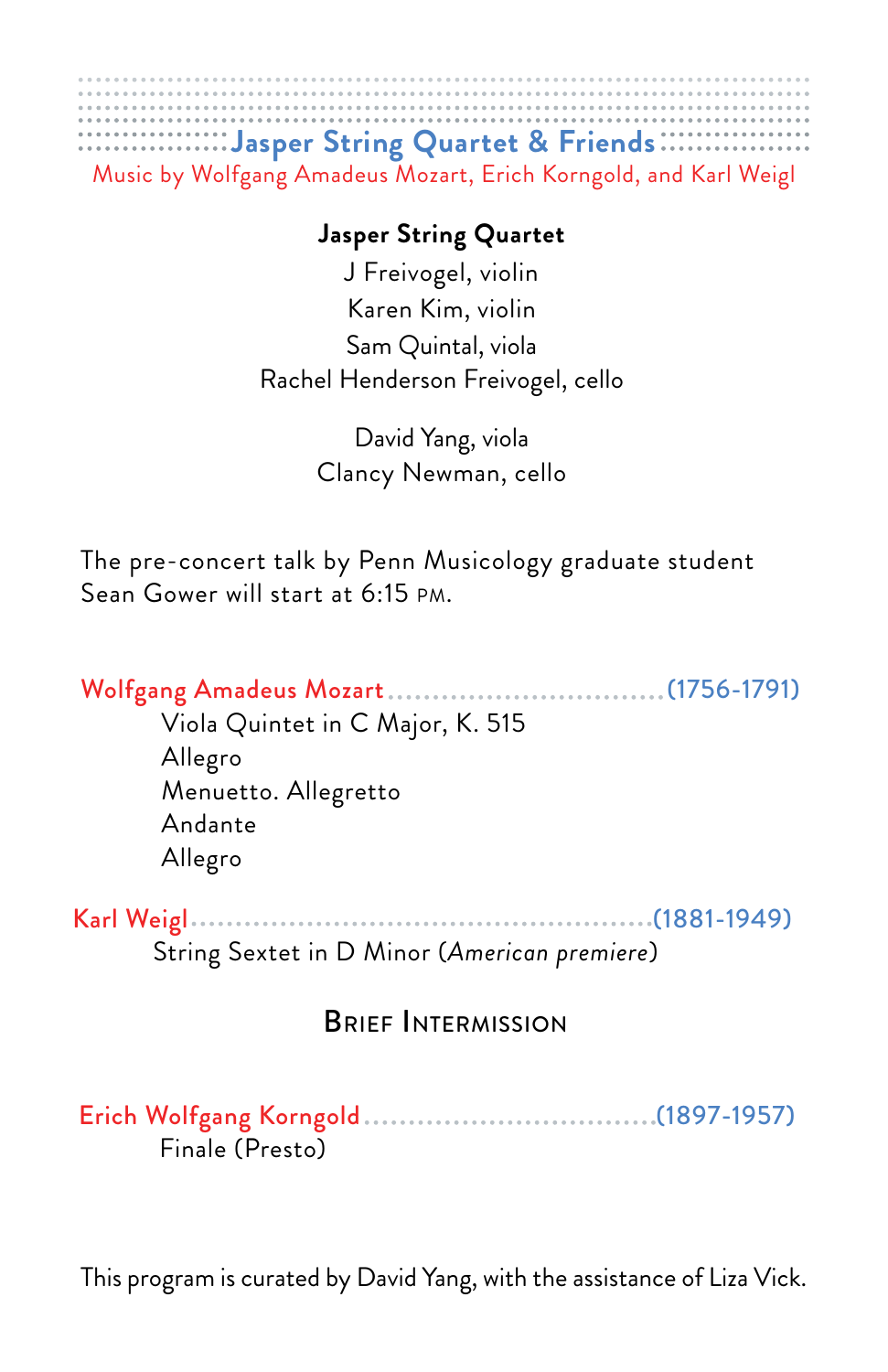|  | Program Notes: |  |  |  |  |  |  |  |  |  |  |  |  |  |  |  |  |  |               |  |  |  |  |  |  |  |  |  |  |  |  |  |  |  |  |
|--|----------------|--|--|--|--|--|--|--|--|--|--|--|--|--|--|--|--|--|---------------|--|--|--|--|--|--|--|--|--|--|--|--|--|--|--|--|
|  |                |  |  |  |  |  |  |  |  |  |  |  |  |  |  |  |  |  |               |  |  |  |  |  |  |  |  |  |  |  |  |  |  |  |  |
|  |                |  |  |  |  |  |  |  |  |  |  |  |  |  |  |  |  |  | by Sean Gower |  |  |  |  |  |  |  |  |  |  |  |  |  |  |  |  |

"The more the merrier!" Just this might be said about tonight's concert program, which features three pieces that expand the more common string quartet to a quintet (Mozart) and to a sextet (Weigl and Korngold). While together spanning a period of 130 years, the three pieces were each written by a young, prodigious composer, and each was conceived within the highly social atmosphere of Viennese chamber music.

Mozart (1756–1791) had many opportunities to make new contacts and interact in new musical settings after moving to Vienna in 1781. In the late eighteenth century, chamber music was often seen as a means of "conversation" among cultivated individuals, a popular after-dinner activity among friends—and nowhere more so than in Vienna. For Mozart, chamber music became a vehicle for friendships and for moving among the musical elite. Indeed, one of his new contacts was the esteemed composer Joseph Haydn, twenty-three years Mozart's elder. The frst meeting between Haydn and Mozart may have been a musical party where the two played through quartets together with other musicians, as recalled by the Irish tenor Michael Kelly.

Inspired by Haydn's innovative string quartets, op. 33, of 1782, Mozart wrote his own set of quartets, op. 10, and dedicated them to Haydn. Finished in 1785, these were performed privately in Mozart's apartment with his father Leopold and Haydn both in attendance. The household performance prompted the famous comment by Haydn to Leopold: "Before God and as an honest man, I tell you that your son is the greatest composer known to me either in person or by name. He has taste and, what is more, the most profound knowledge of composition."

In such a setting of musical taste, conversation, and merriment, Mozart took interest in the addition of an extra player by writing four *quintets* from 1787- 1791. The musicologist Charles Rosen describes these as being "[b]y general consent, Mozart's greatest achievement in chamber music." K. 515 in C major, the frst of these quintets, displays the warm texture and increased possibilities for dialogue effects that Mozart found with the additional viola part.

The frst movement displays a substantial sonata-allegro form, with its exposition of themes, stormy development section, and return home to the original material. The opening theme features a dialogue between cello and violin. The two instruments switch roles and play the theme several times more before the second theme fnally arrives. The development, or middle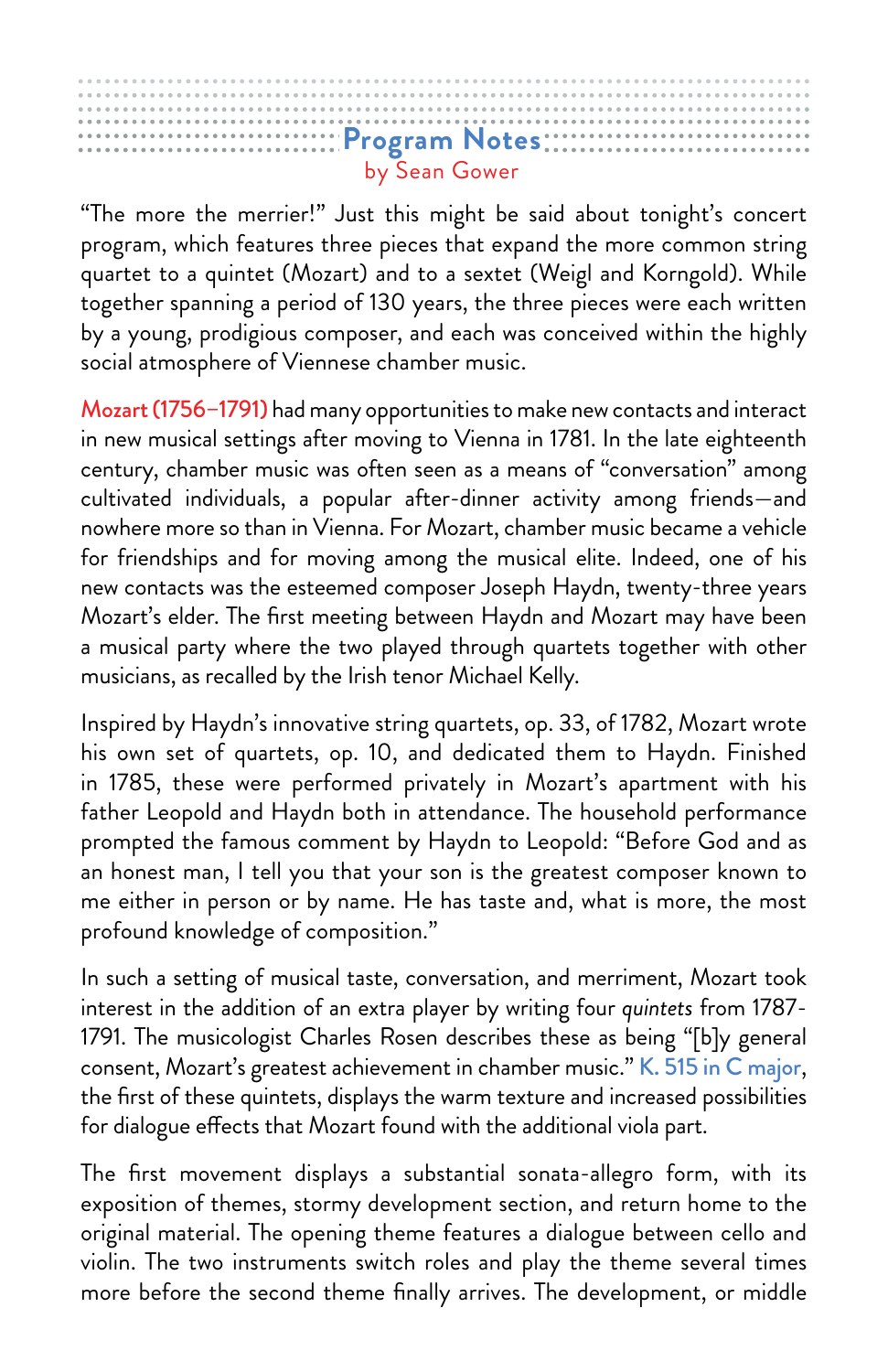section offers a rich moment of polyphony, where the five instruments imitate one another back and forth, drawing material from several of the previous themes.

The second movement Minuet maintains a cultivated tenor, while the third movement Andante is a duet between the violin and viola players in an operatic style. The fnal movement closes the piece cheerfully with a contradance tune that returns repeatedly as part of a sonata-rondo form. Mozart and Haydn played this piece together in performances during 1790, echoing the chamber music gatherings where Mozart's musical and social life first took off in Vienna.

The second two works on tonight's program also stand in relation to a major composer outside the program: Arnold Schoenberg (1874-1951), and in particular, his sextet *Verklärte Nacht* of 1899. Schoenberg's *Verklärte Nacht*  (*Transfgured Night*) was highly infuential for its the late-romantic style of yearning, which built on Wagner and Brahms. *Transfgured Night* was premiered by the Rosé Quartet and two other players at the Philharmonic concert hall, showing how chamber music had shifted from an intimate social enjoyment to rehearsed music for the concert hall.

However, chamber music remained a fertile ground for close musical and social interaction. Karl Weigl's (1881–1949) String Sextet in D minor was certainly inspired by, or perhaps even mirrored upon, Schoenberg's sextet *Transfgured Night*. Scored for two violins, two violas, and two cellos, this sextet is also written in a single movement that runs about thirty minutes, and displays a late-romantic style. Weigl, like Schoenberg, was a pupil of the composer Alexander von Zemlinsky, and while far less famous than Schoenberg, Weigl was esteemed by Schoenberg throughout his career.

Other commonalities mark the two pieces: Weigl wrote for a similar social circle as Schoenberg at that time, and his sextet was also premiered by the Rosé Quartet, in 1908. Just as Schoenberg had done for his sextet, Weigl arranged a version for a larger string orchestra in 1931. Like *Transfgured Night*, the piece moves from D minor to a rapturous D major over its course, and it displays many of the rich textures, waves of emotion, and shimmering string efects that are also found in Schoenberg's piece. For Weigl, who taught at Brooklyn College and at Philadelphia's Academy of Music after immigrating to the United States, tonight's performance is the American premiere of his sextet.

Erich Wolfgang Korngold (1897-1957) is better remembered today as the composer of Hollywood flm soundtracks such as *The Adventures of Robin*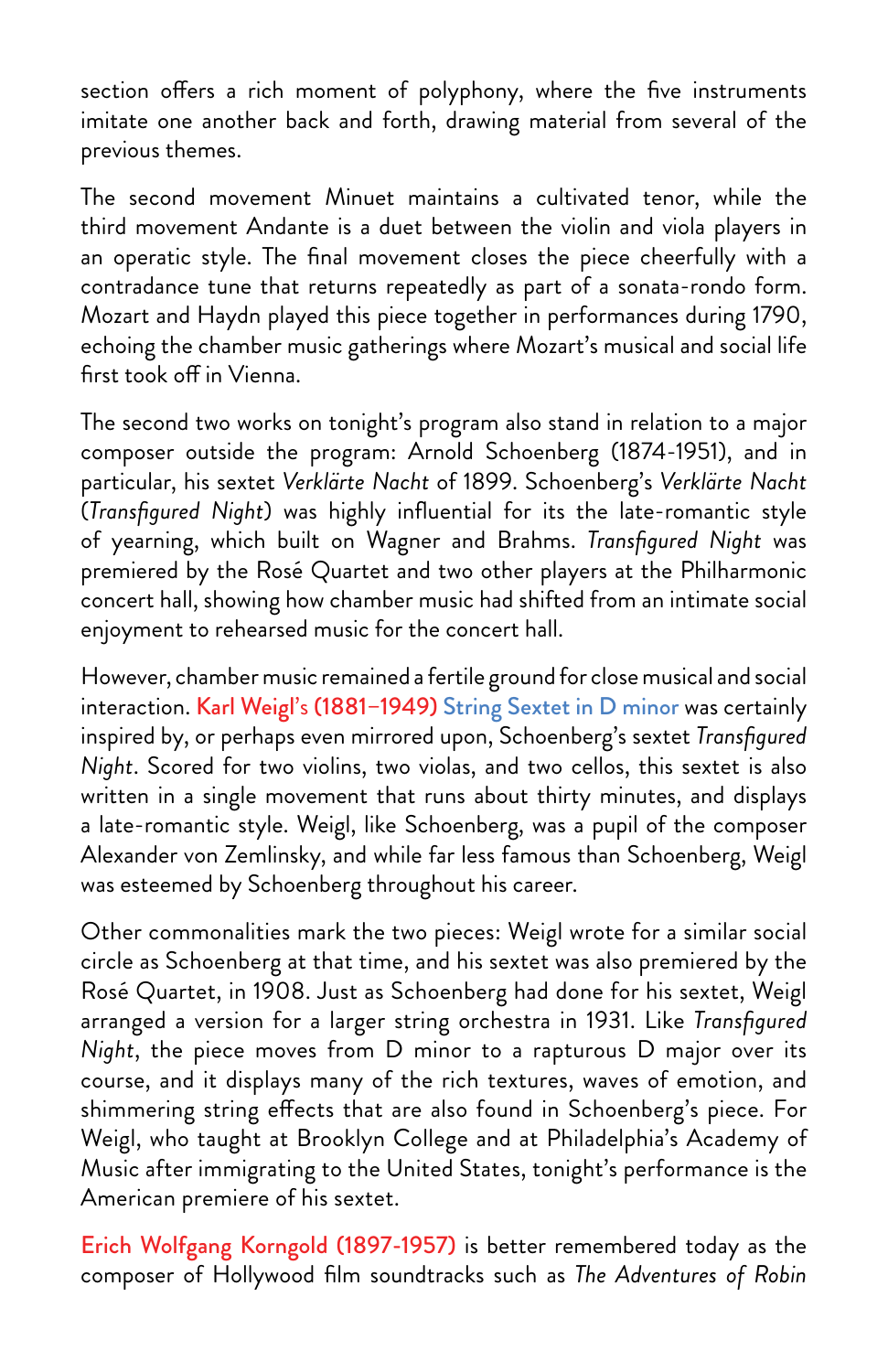*Hood* (1938), but he was earlier known in Austria as the most precocious young composer since Felix Mendelsohn. Korngold began his String Sextet in D Major, op. 10 in 1914 when he was just seventeen years old. Several connections arise between Korngold's Sextet and the Weigl and Schoenberg pieces described above. Korngold's Sextet was premiered in 1917 by the same Rosé Quartet that performed the music of Weigl and Schoenberg. Korngold was also shortly a pupil of Weigl in counterpoint and harmony.

However, in its four movement structure, and in the form of those movements, this Sextet feels more reminiscent of Mozart's Quintet K. 515. Korngold's frst movement, Moderato-Allegro, employs a variant of sonata form. It opens with a "conversational" theme that comprises a murmuring triplet fgure in the second violin, over which the frst violin plays a beautiful, yearning melody. This section spins out for about two minutes, before the second theme enters: a serenely quiet, *pianissimo* melody played by violin. The melody sounds over a shimmering, tremolo accompaniment in the three middle parts, which resembles the nocturnal rapture found in the sextets of Weigl and Schoenberg.

The second movement, a slow *Adagio,* was actually composed frst by Korngold, and its ecstatic surges and tense harmonies resemble Schoenberg's *Transfgured Night* more than any of the other movements. The third movement *Intermezzo* shifts to a lighthearted disposition. According to Korngold scholar Brendan Carroll, this movement begins with a motif that the composer considered his personal motto. He used the same motif in other works, and called it the "Motif of the Cheerful Heart." The *Finale* references themes from the previous three movements, and ends with great merriment in D major. Premiered in 1917 by the same Rosé Quartet, the piece reflects how chamber music, even as times changed in Vienna, retained the "small world" atmosphere of close acquaintances and friendly musicians.

### © Sean Gower, 2020

# Music *in the* Pavilion

April 10<sup>th</sup>, 2020 Arcana New Music Ensemble *Ensemble Persepolis: Contemporary Music from Iran* 

<www.library.upenn.edu/about/exhibits-events/music-pavilion>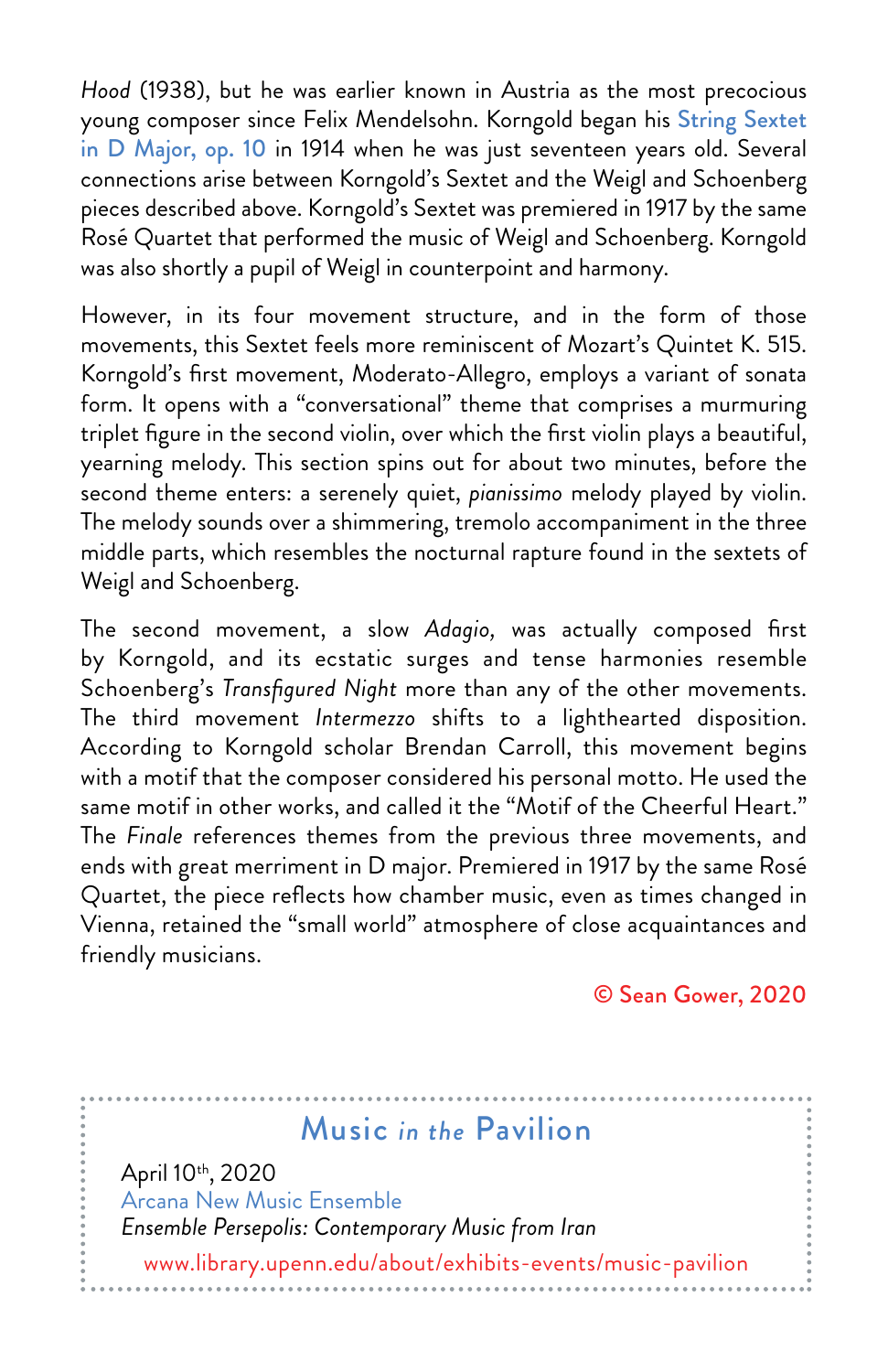## Jasper String Quartet

Winner of the prestigious CMA Cleveland Quartet Award, Philadelphia's Jasper String Quartet is the Professional Quartet in Residence at Temple University's Center for Gifted Young Musicians and the Founder and Artistic Director of Jasper Chamber Concerts.

The Jaspers have been hailed as "sonically delightful and expressively compelling" (The Strad) and the New York Times named their recent album, Unbound, as one of the 25 Best Classical Recordings of 2017.

The Quartet's latest release on Sono Luminus features their commission of Aaron Jay Kernis' Quartet No. 3 and Debussy Quartet Op. 10. This, their 5th album, adds to their recordings of Beethoven Op. 59, No. 3, Beethoven Op. 131, Schubert Death and the Maiden and the frst recordings of quartets by Donnacha Dennehy, Annie Gosfeld, Judd Greenstein, Ted Hearne, David Lang, Missy Mazzoli and Caroline Shaw.

# David Yang

 *from glowing diatonicism to harsh dissonance, and carefully shaped melodies* Recipient of an artist fellowship from the Independence Foundation awarded to a small number of exceptional artists, violist David Yang has been described as "lithe and expressive" in the Strad Magazine and called "a conduit for music;" the all-around renaissance man has forged a career that is a unique blend of performing, composition, and storytelling. David has been heard in collaboration with members of the Borromeo, Brentano, Jasper, Lark, Miro, and Tokyo String Quartets and Apple Hill Chamber Players, Trio Solisti, and Eroica Piano Trios. Concert highlights include concertos in Canada and Great Britain along with recitals in Italy, the UK and throughout North America. As an active advocate of new music he has premiered dozens of works. He is currently Artistic Director of the Newburyport Chamber Music Festival (Boston) and Ashburton Chamber Music Festival (England). A founding member of Ensemble Epomeo based in the United Kingdom, their premiere recording was "critic's choice" in Grammophone Magazine ("*A splendid disc I cannot get enough of*") and their second CD of the music of Schnittke, Penderecki, and Kurtag received four stars in the Guardian ("...*remarkable intensity and elegant assurance throughout... bristles with detail—there are fnely balanced chords moving*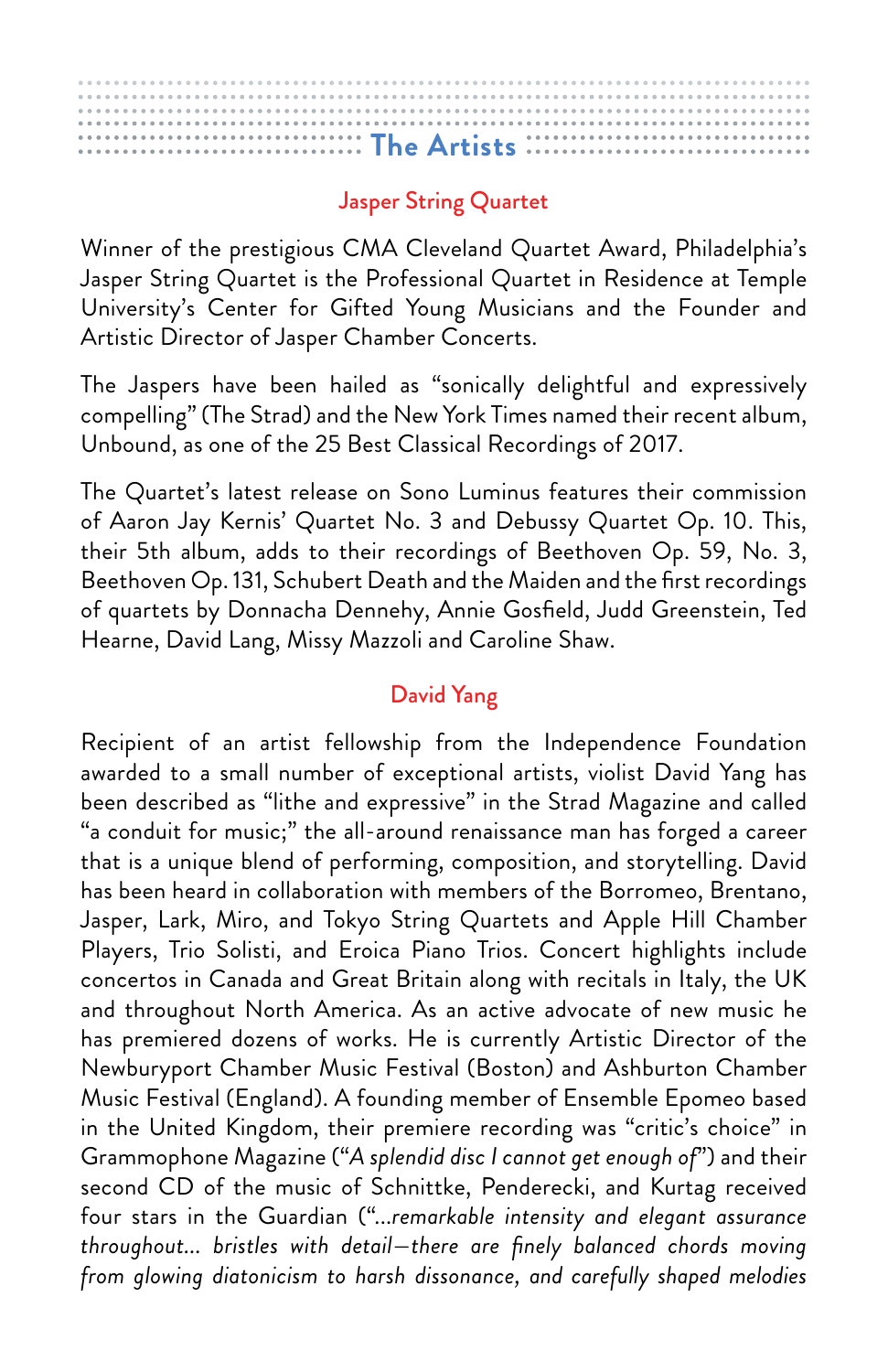*with beautifully expressive vibrato—yet they never lose sight of the work's broader architecture, nor of its poignant, increasingly bleak mood*" - The Strad Magazine). The release of their third recording, Schoenberg's *Verklarte Nacht*, received universal acclaim ("*an impressive recording that exposes many details of the score that usually remain obscure*" - Gavin Dixon).

### Clancy Newman

Cellist Clancy Newman, frst prize winner of the prestigious Walter W. Naumburg International Competition and recipient of an Avery Fisher Career Grant, has had the unusual career of a performer/composer. From Albany, NY, he began playing cello at the age of six, and at twelve he received his frst signifcant public recognition when he won a Gold Medal at the Dandenong Youth Festival in Australia, competing against contestants twice his age. In the years that followed, he won numerous other competitions, including the Juilliard School Cello Competition, the National Federation of Music Clubs competition, and the Astral Artists National Auditions. He has performed as soloist throughout the United States, as well as in Europe, Asia, Canada, and Australia. He can often be heard on NPR's "Performance Today" and has been featured on A&E and PBS. A sought after chamber musician, he is a member of the Clarosa piano quartet and a former member of Chamber Music Society Two of Lincoln Center and the Weiss-Kaplan-Newman trio. He has also toured as a member of "Musicians from Marlboro". He developed an interest in composition at an early age, writing his frst piece at seven, a piece for solo cello. Since then, he has greatly expanded the cello repertoire: he premiered his Four Pieces for Solo Cello at the Violoncello Society in New York, his Sonata for Cello and Piano in New York's Weill Hall, and his Four Seasons of Life for cello and string orchestra with Symphony in C in Philadelphia. He has also written numerous chamber music works, and has been a featured composer on series by the Chamber Music Society of Lincoln Center and the Chicago Chamber Musicians. His piano trio, Juxt-Opposition, is available on Bridge Records, and it uses a method of composition he invented called The Golden Ratio Method. In 2019, his new piano quintet, Cherry Blossom Fantasy, was premiered at the opening ceremony of the National Cherry Blossom Festival in Washington DC.

Mr. Newman is a graduate of the fve-year exchange program between Juilliard and Columbia University, receiving a M.M. from Juilliard and a B.A. in English from Columbia. His teachers have included David Gibson, Joel Krosnick and Harvey Shapiro.